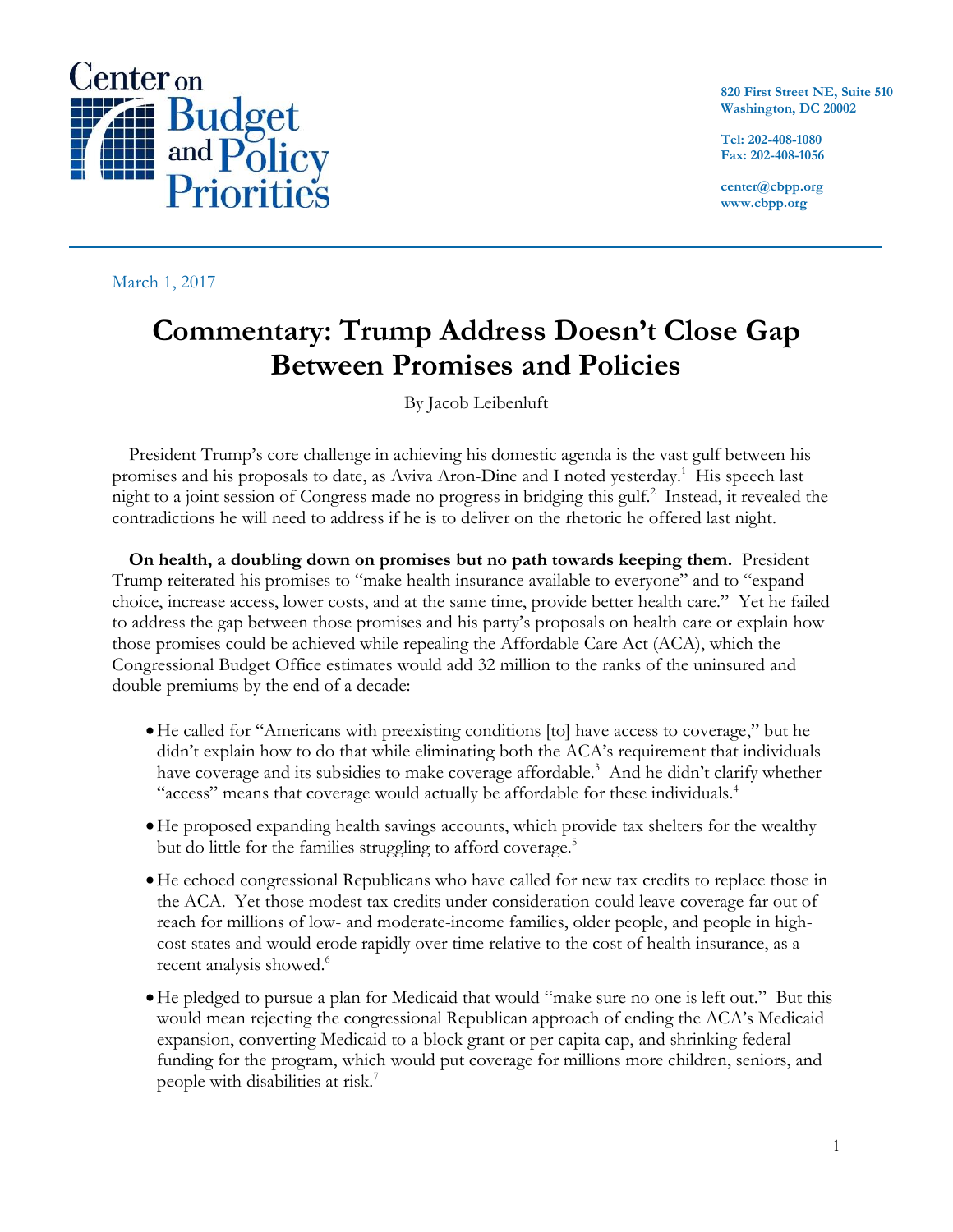He called for allowing insurers to sell plans in other states, even if the plans don't comply with the state's consumer protections or other requirements. (The out-of-state plans would need to comply only with requirements in the state where they're licensed.) This would only create a "race to the bottom" as insurers seek licensure in states with very weak standards and then market their plans widely, which would do nothing to help those who lost coverage as a result of repeal and likely would make coverage less affordable for older or sicker people. 8

Taken together, these proposals leave unanswered the core question that has stalled ACA repeal: how Republicans can pass an ACA "replacement" that doesn't leave millions more uninsured, paying higher premiums or deductibles, or without access to decent coverage. Nor do they resolve any of the specific issues that have divided Republicans, including whether new tax credits should be refundable, whether to retain the Medicaid expansion, and whether to retain the revenues that helped pay for the ACA's coverage expansions.

**On taxes, vague promises unconnected to the actual plans put forward.** President Trump, who has pledged to make tax reform a priority, touched only briefly on the issue last night, promising a cut in tax rates for "companies" as well as "massive tax relief for the middle class." But he has failed to square that promise for "massive" middle-class tax relief — or his Treasury Secretary's pledge not to provide "an absolute tax cut for the upper class" — with plans offered by his campaign and House Republicans that would direct 51 percent and 99.6 percent of their tax cuts, respectively, to the top 1 percent of earners in 2025, according to the Tax Policy Center.<sup>9</sup> Nor has he clarified whether his plan to cut business taxes includes (as his previous plan did) a special low rate for "pass-through" income, which would give wealthy investors a lucrative new tax break and spur tax avoidance.<sup>10</sup>

**On domestic investments, a pledge at odds with the President's budget proposal just one day earlier.** President Trump pledged to work with both parties to "make child care accessible and affordable," to "invest in women's health," and to "promote clean air and clean water," while speaking of education as a "civil right." These statements are directly at odds with the President's Monday proposal for deep cuts to the budget category that supports key priorities like education, job training, medical research, community health centers, substance abuse prevention and treatment, clean air and water projects, and both child care and Head Start. That proposal could slash funding for most programs in this budget category (called non-defense discretionary programs) by 15 percent or more.<sup>11</sup>

Trump failed to explain how he would invest in child care, women's health, and the environment while deeply cutting funding for domestic programs and, reportedly, imposing especially drastic cuts on the Environmental Protection Agency. And the child care tax proposal he unveiled during the campaign, which would do little to help struggling families afford child care while cutting taxes the most for higher-income families, isn't consistent with his promise to make child care "accessible and affordable."<sup>12</sup>

**On infrastructure, still no signs of a path forward.** President Trump repeated his call for a "\$1 trillion investment in the infrastructure of the United States — financed through both public and private capital," without providing additional detail as to what that investment should look like. The only infrastructure proposal he has offered to date consists of tax credits that mainly would reward